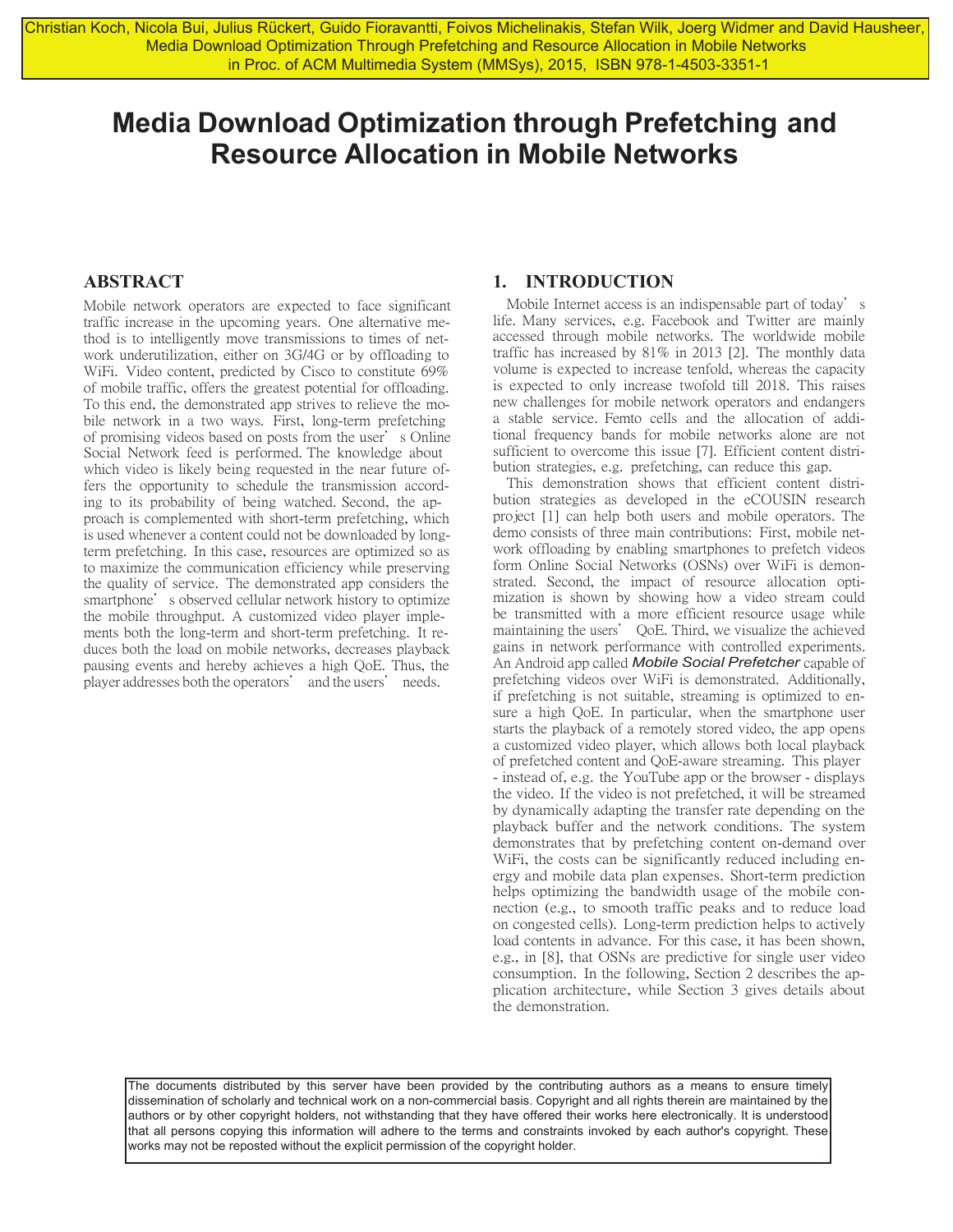

Figure 1: Architecture of the Mobile Social Prefetcher

# **2. SYSTEMARCHITECTURE**

Fig. 1 depicts the architecture of the **Mobile Social Pre***fetcher* app. The main components include the **Social Data** *Manager*, the *Content Prefetcher*, the *Network* component and a customized video player. All components run on the user' smobile device.

#### **2.1 Social Data Manager**

The **Social Data Manager** continuously monitors the user's OSNs. For every OSN, a special crawling module is used. This key module of the demonstrated software accesses the user' s OSN-feed to request information about video posts. Additionally, the ongoing interactions of the user with his friends and his content-specific interactions are monitored.

The **Social Data Collector** hands the information acquired by these modules to the **Data Aggregator Module**, Meta data such as timestamps and dates are stored in a uniform manner in a local database by the **Social Tracer**. To determine which items should be prefetched first the **Social** *Predictor* stores the candidates with a priority in the local Prefetching Candidates database, which is used by the *Content Prefetcher*, Prioritizing different videos is a topic of ongoing research. For the demo, the priority is derived by a simple metric based on the video' s popularity. To this end, the number of Facebook likes for a given video is used. Currently, the application supports Facebook, but it will be extended for further OSNs in the future.



Figure 2: Videos are prefetched in order of their like count if a certain threshold is exceeded.

## **2.2 Content Prefetcher**

The **Content Prefetcher** identifies relevant videos for a user and downloads them whenever Wifi connectivity is available. This is done at a particular interval (prefetching frequency) which has been set to 15 minutes for the presented demo. Relevant videos include popular videos that have recently been posted on the user' s Facebook feed. For the demo, only videos posted within the last 24 hours are considered. A video is considered popular if the number of Facebook likes for the corresponding video post exceeds a certain threshold. The like count also determines the order in which videos are prefetched. To illustrate this, Fig. 2 provides an example with three video posts on the user's Facebook feed and the corresponding like count evolution over time. As the like count exceeds the threshold, the respective videos are downloaded by the Content Prefetcher during the next prefetching interval. The maximum number and frequency at which videos that are downloaded are design parameters which will be investigated in more detail in future work. The *Decoder* translates the OSN URL to the URL of the corresponding mp4 file and passes it to the **Download Client**. The *Download Client* performs the content download, takes care of connection interruptions, and selects a resolution appropriate for the smartphone' s display if multiple are available. The **Download Scheduler** allows download scheduling for the prefetching candidates. This enables postponing the download until certain conditions are met, e.g. WiFi is available.

#### **2.3 Bandwidth Optimization**

To be able to feed the **Bandwidth Optimization** module with predictions and their confidence, a **bandwidth predic***tion* module is used. This module considers statistical information about user mobility and the available bandwidth in a given mobile network cell. In order to combine all the statistical information, different predictors will be jointly used. In particular, we use different solutions for the short (e.g., tens of seconds, a few minutes) and the medium-long (e.g., tens of minutes, hours) term predictions.

The short term prediction is achieved by means of a simple AutoRegressive-Moving Average (ARMA) filter [4]. The algorithm for applying the filter and its coefficients have been previously tuned according to user' s past information.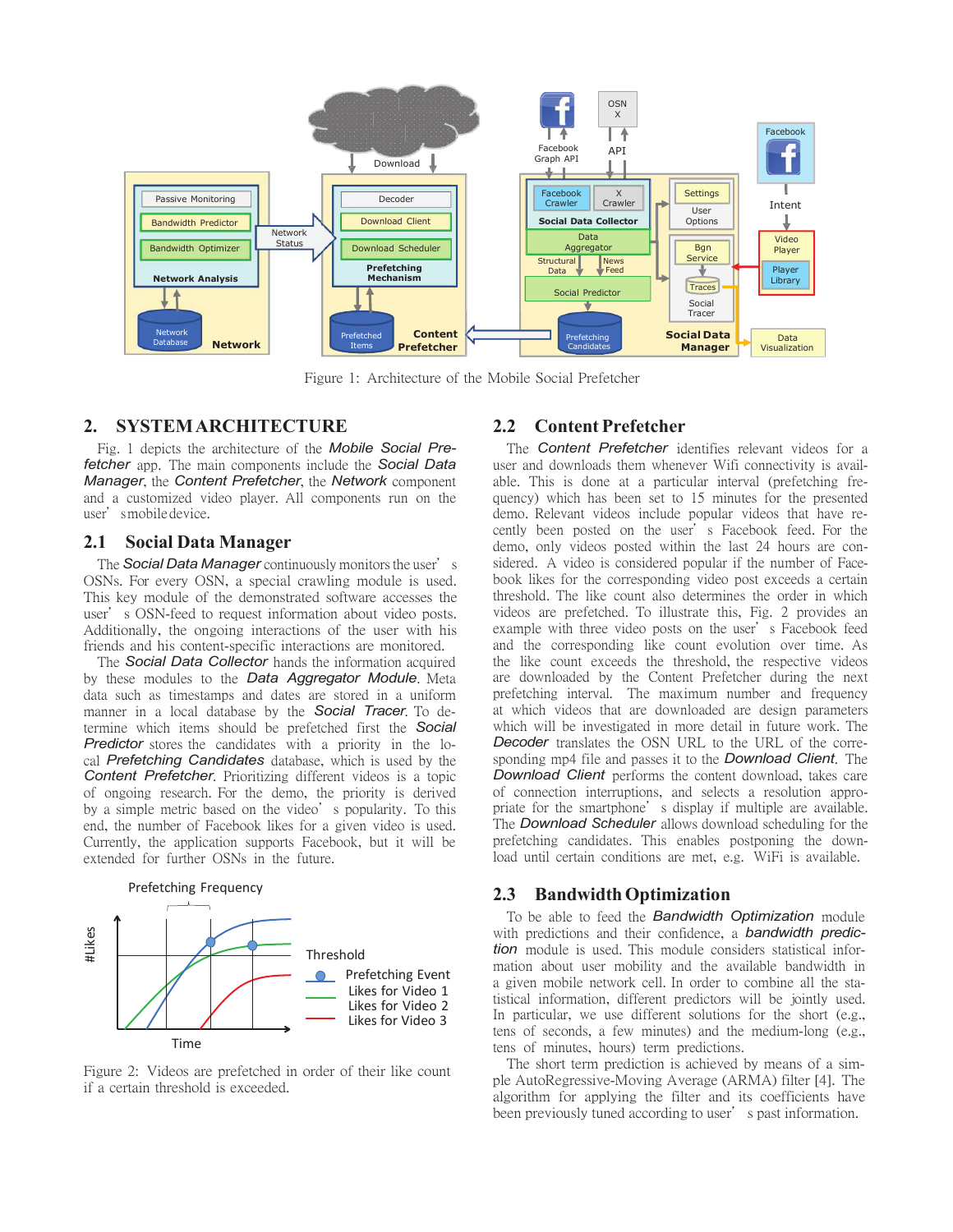

Figure 3: Left side: circles represent video events on the time line of a given users. These events are color coded so that orange stands for publish time, green for prefetch time and play for watch time. The area behind the dots is coloured yellow or green if the mobile has mobile or WiFi access respectively. Right side: Video 5 is streamed from remote as it has not been prefetched before. The figure illustrates the bandwidth usage policies depending on the measured and forecast signal quality.

Depending on the user' smovement speed, the prediction validity varies between a few ten of seconds (fast movements) up to some minutes (quasi-static scenarios). During the validity time, the filter predicts the future mobile throughput.

The medium-long term prediction is performed by statistical models [3]. These models account for the degradation on the accuracy of both the user position and the network cell congestion while the prediction is made in the future.

By combining the two prediction techniques, this component decides when it is best to prefetch a content and, if the content has to be streamed, what is the best way to allocate resources in order not optimize the cost.

#### **3. DEMONSTRATION**

The demonstration involves an Android smartphone and two WiFi hotspots. One hotspot simulates a cellular network during the demo (SSID: **Cellular**). A second hotspot is considered to be an ordinary WiFi hotspot (SSID: *WiFi*). One part of the demo is shown on a smartphone on which the app is installed. The app' s behaviour on the smartphone is shown by connecting it to one of the two hotspots. As soon as the user starts a video playback, our video player, which is integrated in the app, can be selected and chosen for playback. The demonstration will focus on two scenarios, in which background processes are visualized on a laptop. The app is the basis for an international study focussing on Germany, Spain, and France. During the demonstration, the collected data will be visualized in a privacy-preserving manner. Fig. 3 shows such an example of a typical usage diagram. The dots on the left indicate video posts on the corresponding user's Facebook feed. For example, the first orange circle of the demonstration user, marked with 1, indicates a video on his Facebook feed. As soon as WiFi gets available, the app begins prefetching the videos, in this case Video 1, 2, and 3. Due to legal restrictions only during the demonstration content prefetching is enabled. The experimental version [?], that everyone can retrieve disables prefetching. Prefetched videos are indicated by a green circle. If a user watches a video, it is indicated by a blue circle, e.g., Circle 5. In case of this video prefetching prediction did not list it as a candidate. It has not been prefetched. Thus, it has to be streamed. The buffer filling strategy and the network connectivity prediction is shown on the right side. During the demonstration, this network conditions and the predictions are simulated using real traces. The reason for this is that

the prediction model is based on the ARMA model, which is based on regular movement and connectivity patterns of the app user, as described earlier. The app is the basis for an international study which focuses on Germany, Spain, and France. During the demonstration, the collected data will be shown in a privacy-preserving manner. Fig. 3 shows an example view of what we plan to demonstrate. Here the data for a subset of all participating users and the demo device will be visualized live. New posts occurring on the users feed are indicated by a dot on the user' s time-line. The vertical green line indicates the current time, which moves during the demo. Prefetched videos are indicated by highlighting the post-circles green, which applies for the demo device only. Furthermore, above the user time-line it is indicated if the screen of the user was enabled and for how long. This information offers meaningful data, e.g., when and for how long users use their smartphone and enables the development of individual prediction models. Specific models are planned as further research described in [6]. Underneath the user time-line, the network interface by which the user is connected to the Internet, is shown. Here three different colors indicate the connection type. WiFi networks are indicated by green, 3G as grey, and LTE as yellow. WiFi connections observed are important, since they indicate offloading possibilities. This is an important observation since prefetching performed over WiFi is about 10-times more energy efficient and often faster than over cellular networks [5].

# **3.1 Scenario: Prefetching**

The first demonstrated scenario is the **long-term prefetch***ing scenario*, Prefetching will only be performed if the smartphone is connected to a **WiFi** network. The video content, on which the app relies, is retrieved from a feed of a Facebook profile created for the demonstration. This profile is assigned to a couple of channels which post videos. Additionally, the audience is offered to create new posts on this Facebook feed. To illustrate the app' s behaviour in a repetitive manner, a **discard** function is implemented in the app, which will delete all prefetched videos. Furthermore, it enables our second scenario, where a video is streamed in a network-friendly manner. In case the app is connected to *WiFi* the prefetching of the latest videos becomes visible on the smartphone immediately. Additionally, for the demonstration, a live view on the content becoming available at the feed is visualized with orange circles, see Figure 3.